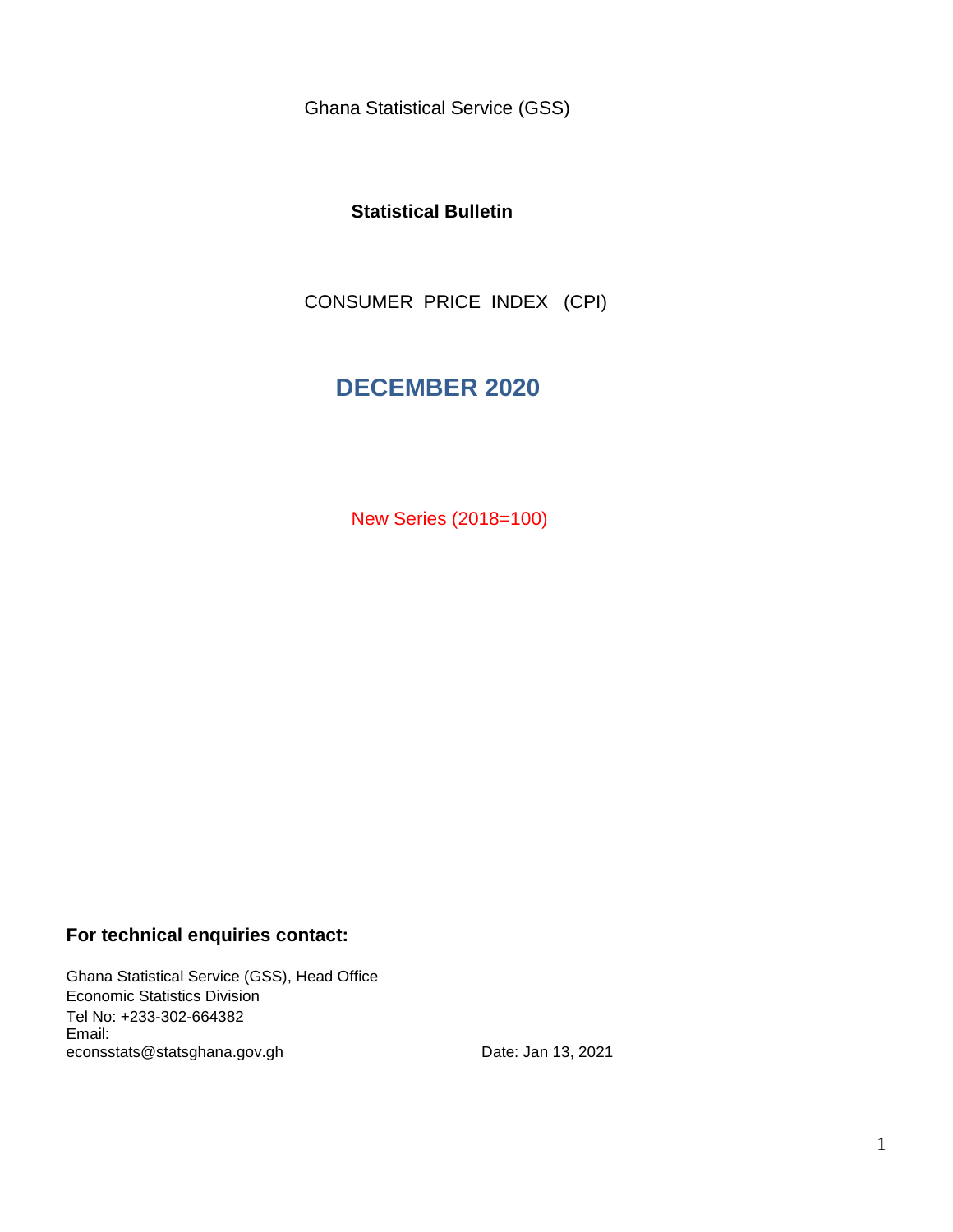Consumer Price Index (CPI) for December 2020

| <b>CONTENTS</b>                                                                | $\mathbf{2}$ |
|--------------------------------------------------------------------------------|--------------|
|                                                                                |              |
| Highlights for December 2020                                                   | 3            |
| <b>Tables</b>                                                                  | 5            |
| Table 1: Consumer Price Index, August 2019 to December 2020                    | 5            |
| Table 2: Food and non-food inflation, August 2019 to December 2020             | 6            |
| Table 3: Non-Food Inflation by COICOP <sup>*</sup> major groups, December 2020 | 7            |
| Table 4: Food* Inflation by subgroups, December 2020                           | 8            |
| Table 5: Regional CPI, December 2020                                           | 9            |
| Table 6: Regional CPI and change rates, December 2020                          | 10           |

Note:

 More detailed time series data are contained in the CPI User's guide on the GSS website (www.statsghana.gov.gh)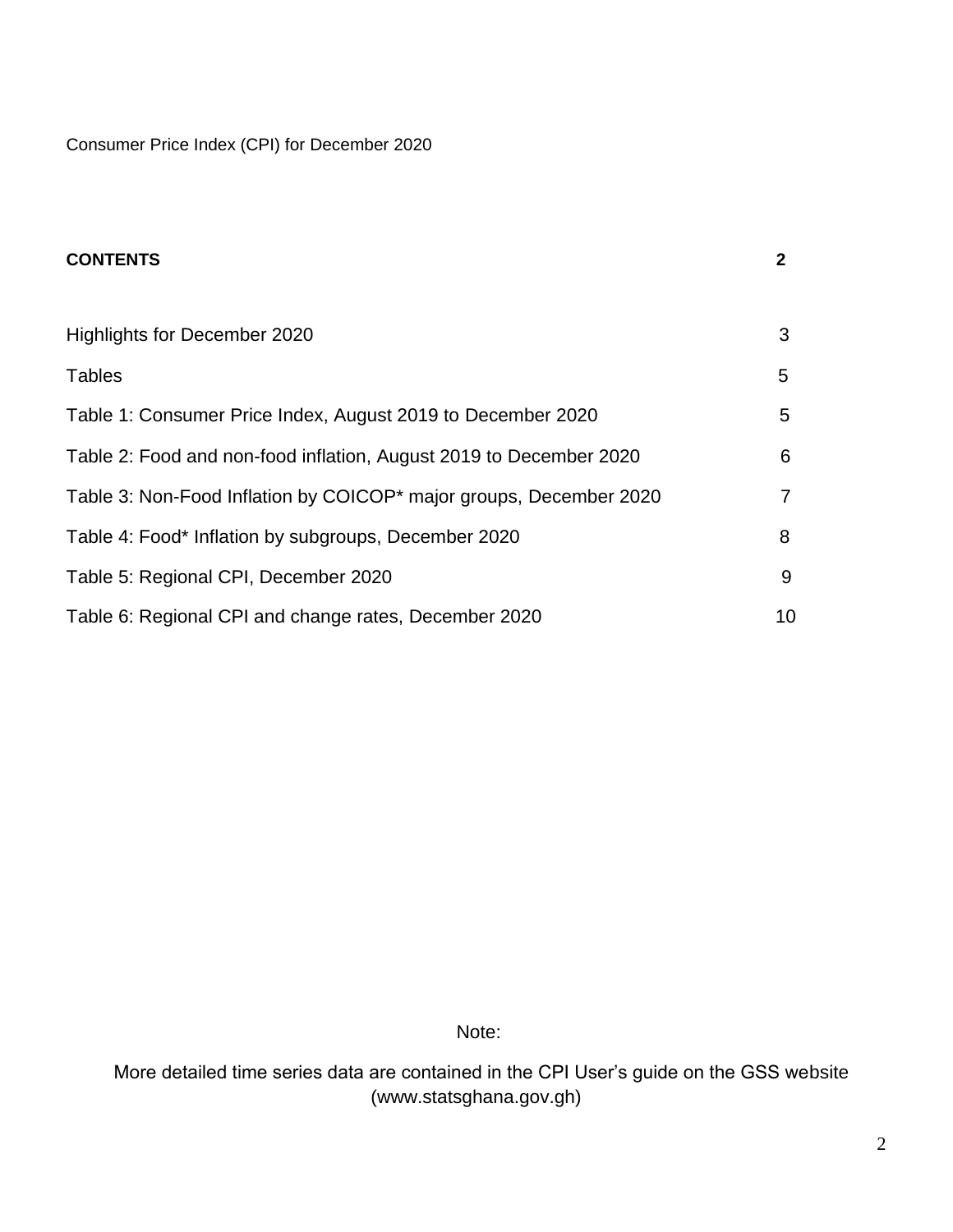# HIGHLIGHTS DECEMBER 2020- New Series

# Inflation rate for December 2020 is 10.4%

The Combined Consumer Price Index (CPI) measures the change over time in the general price level of goods and services that households acquire for the purpose of consumption, with reference to the price level in 2018, the base year, which has an index of 100.

The year-on-year inflation rate as measured by the CPI was 10.4 percent in December 2020, which is 0.6 percentage points higher than November 2020 (Figure 1). This rate of inflation for December 2020 is the percentage change in the Consumer Price Index (CPI) over the twelve-month period, from December 2019 to December 2020. The monthly change rate for December 2020 is 0.9 percent.



## Food and Non-food inflation for December 2020

The Food and Non-alcoholic beverages recorded a year-on-year inflation rate of 14.1 % for December 2020.

The Non-Food group recorded a year-on-year inflation rate of 7.7 percent in December 2020.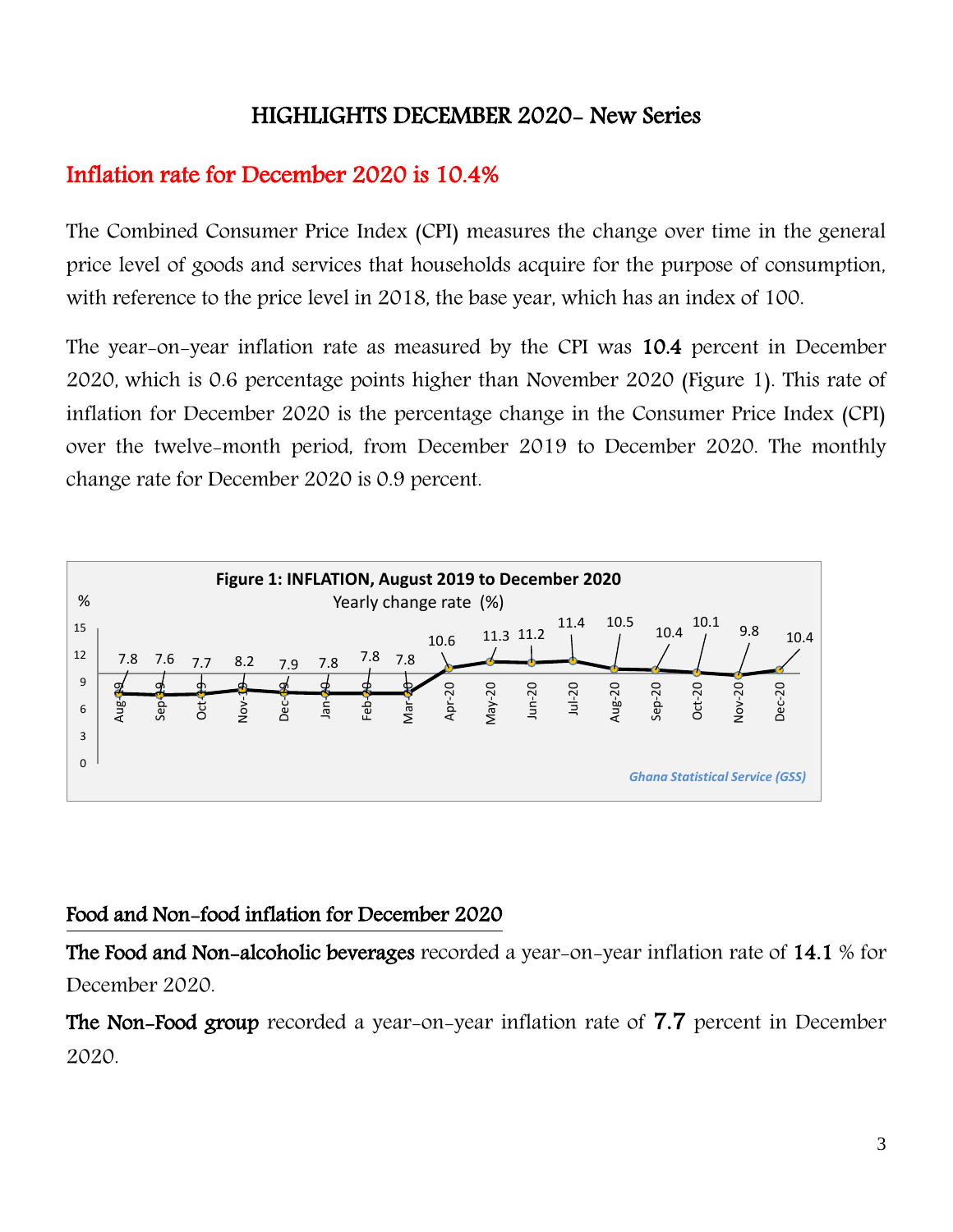## Regional differentials

At the regional level, the year-on-year inflation rate ranged from 2.1 percent in the Volta Region to 16.3 percent in the Greater Accra Region. All the regions except Greater Accra region (16.3%) recorded inflation rates below the national average of 10.4%.

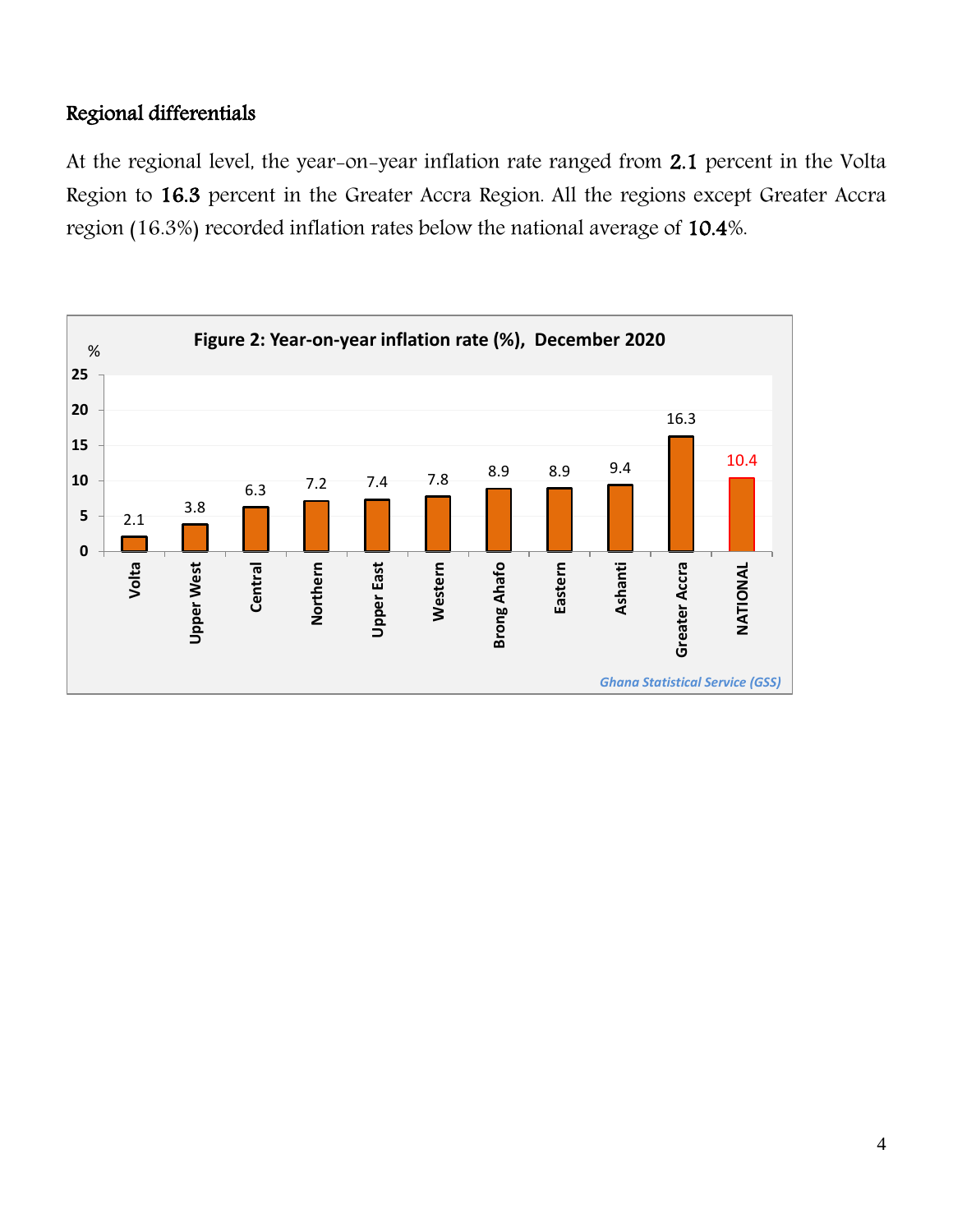| Year / Month  | Index $2018 = 100$ | Monthly (m/m) | Change rate (%)<br>Yearly(y/y) |
|---------------|--------------------|---------------|--------------------------------|
| Aug-19        | 108.7              | 0.0           | 7.8                            |
| Sep-19        | 108.6              | $-0.1$        | 7.6                            |
| Oct-19        | 109.0              | 0.4           | 7.7                            |
| <b>Nov-19</b> | 109.7              | 0.7           | 8.2                            |
| Dec-19        | 110.0              | 0.3           | 7.9                            |
| Jan-20        | 111.6              | 1.4           | 7.8                            |
| Feb-20        | 112.1              | 0.4           | 7.8                            |
| Mar-20        | 113.0              | 0.8           | 7.8                            |
| Apr-20        | 116.6              | 3.2           | 10.6                           |
| May-20        | 118.6              | 1.7           | 11.3                           |
| <b>Jun-20</b> | 119.8              | 1.0           | 11.2                           |
| <b>Jul-20</b> | 120.5              | 0.5           | 11.4                           |
| Aug-20        | 120.0              | $-0.4$        | 10.5                           |
| Sep-20        | 119.8              | $-0.2$        | 10.4                           |
| Oct-20        | 120.1              | 0.2           | 10.1                           |
| <b>Nov-20</b> | 120.4              | 0.3           | 9.8                            |
| Dec-20        | 121.5              | 0.9           | 10.4                           |

#### **Table 1: Consumer Price Index, August 2019 to December 2020**

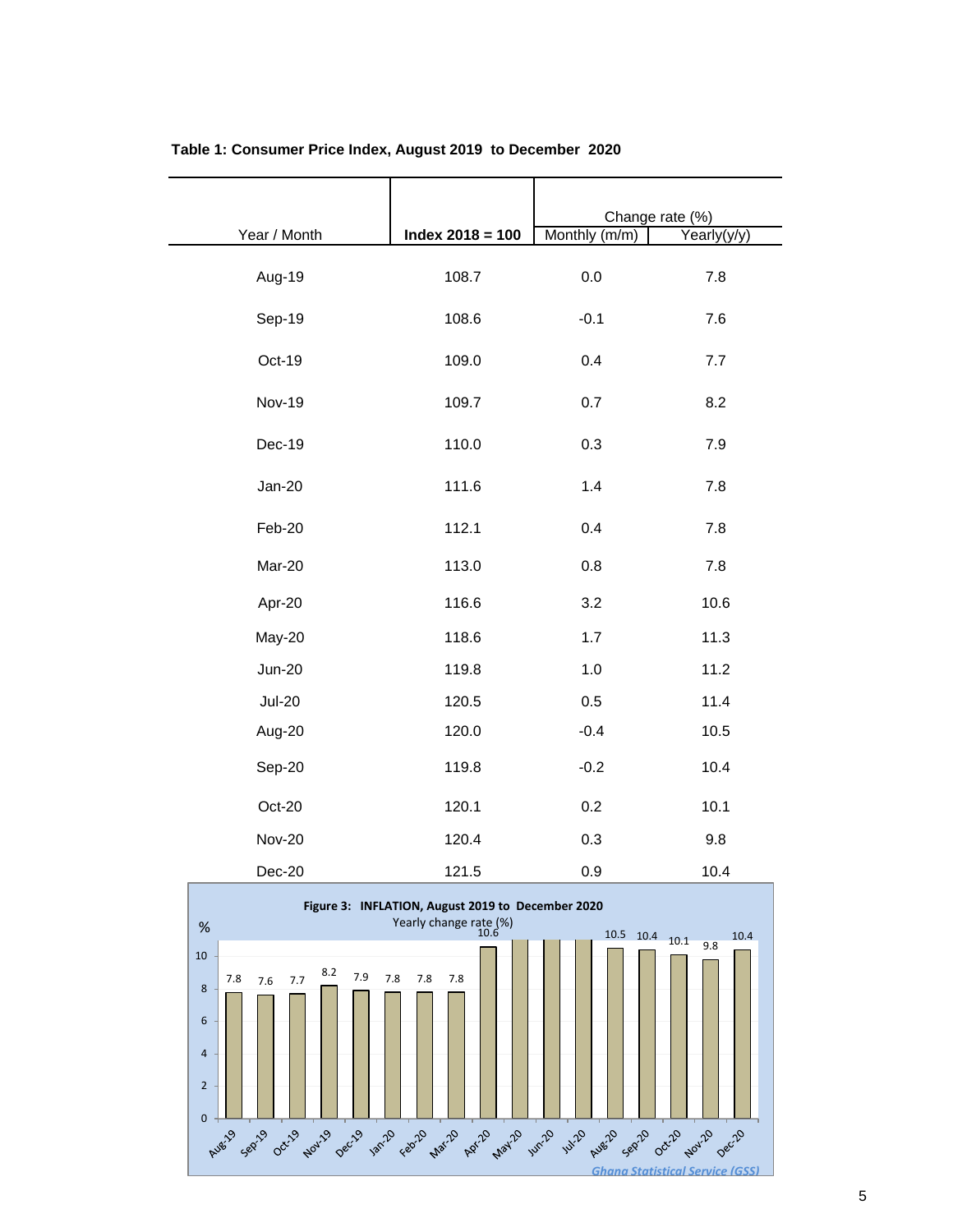|               | Year-on-year inflation (%) |          |                               |
|---------------|----------------------------|----------|-------------------------------|
|               | Food and non-              |          | <b>Combined</b> Food and non- |
| Year / Month  | alcoholic beverages        | Non-food | food                          |
| Aug-19        | 8.2                        | 7.4      | 7.8                           |
| Sep-19        | 8.5                        | 7.0      | 7.6                           |
| Oct-19        | 7.0                        | 8.2      | 7.7                           |
| <b>Nov-19</b> | 8.4                        | 8.0      | 8.2                           |
| Dec-19        | 7.2                        | 8.5      | 7.9                           |
| $Jan-20$      | 7.8                        | 7.9      | 7.8                           |
| Feb-20        | 7.9                        | 7.7      | 7.8                           |
| Mar-20        | 8.4                        | 7.4      | 7.8                           |
| Apr-20        | 14.4                       | 7.7      | 10.6                          |
| May-20        | 15.1                       | 8.4      | 11.3                          |
| <b>Jun-20</b> | 13.8                       | 9.2      | 11.2                          |
| <b>Jul-20</b> | 13.7                       | 9.7      | 11.4                          |
| Aug-20        | 11.4                       | 9.9      | 10.5                          |
| Sep-20        | 11.2                       | 9.8      | 10.4                          |
| Oct-20        | 12.6                       | 8.3      | 10.1                          |
| <b>Nov-20</b> | 11.7                       | 8.3      | 9.8                           |
| Dec-20        | 14.1                       | 7.7      | 10.4                          |

**Table 2: Consumer Price Index, August 2019 to December 2020**

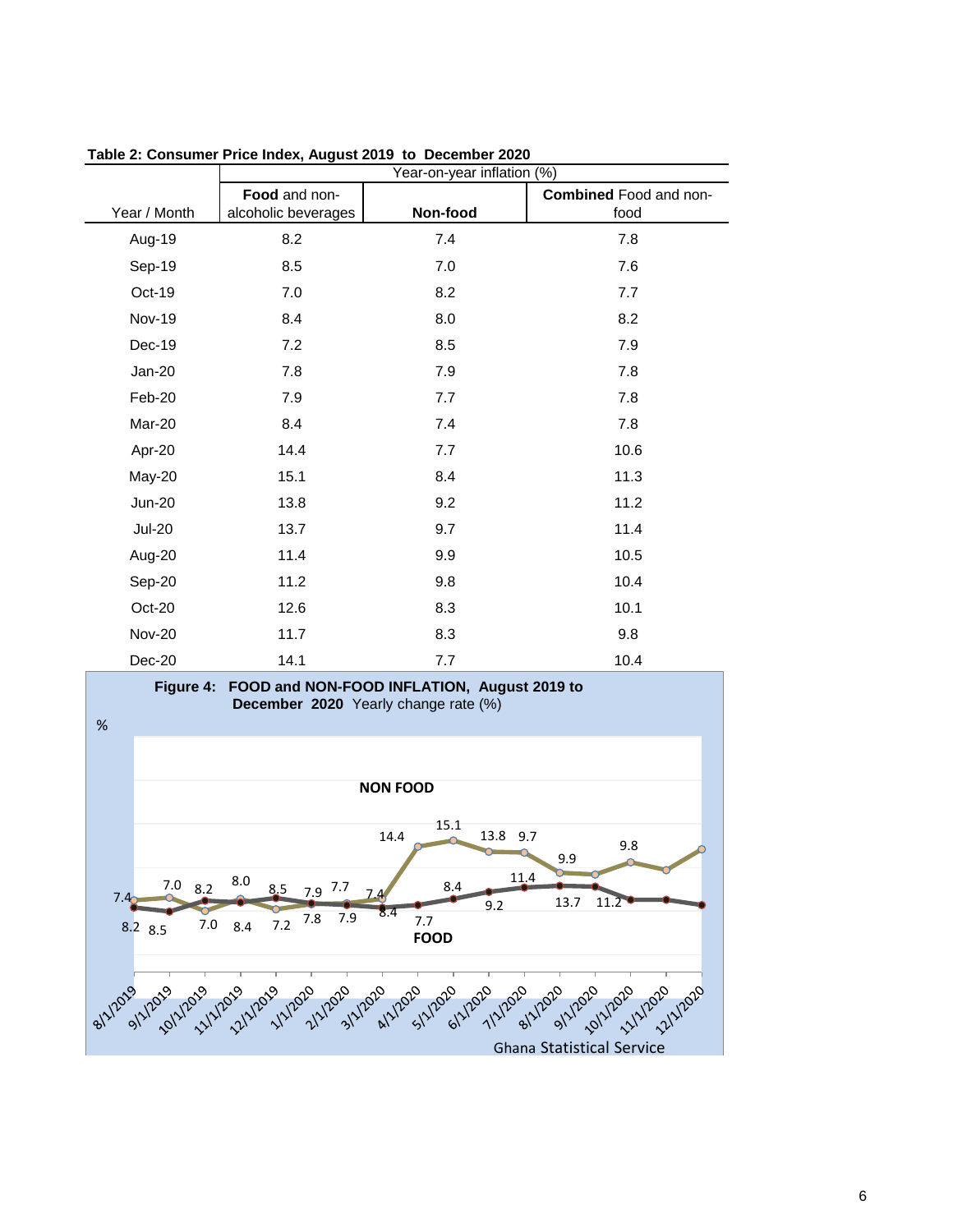|                                                        |        | Index        | Change rate (%) |        |
|--------------------------------------------------------|--------|--------------|-----------------|--------|
|                                                        | Weight | $2018 = 100$ | Monthly         | Yearly |
| Food and non-alcoholic beverages                       | 43.12  | 121.52       | 0.9             | 14.1   |
| Cereals and cereal products                            | 8.31   | 118.48       | 1.10            | 8.8    |
| Live animals, meat and other parts of slaughtered land | 3.53   | 116.62       | 0.61            | 6.7    |
| Fish and other seafood                                 | 6.71   | 129.38       | 2.25            | 22.9   |
| Milk, other dairy products and eggs                    | 1.28   | 117.88       | 2.50            | 10.0   |
| Oils and fats                                          | 1.36   | 121.89       | 1.42            | 13.2   |
| Fruits and nuts                                        | 0.90   | 140.16       | $-1.26$         | 20.2   |
| Vegetables, tubers, plantains, cooking bananas and p   | 9.91   | 130.22       | 2.35            | 24.2   |
| Sugar, confectionery and desserts                      | 0.87   | 116.61       | 0.09            | 5.9    |
| Ready-made food and other food products n.e.c.         | 8.42   | 121.09       | 1.21            | 7.6    |
| Fruit and vegetable juices                             | 0.26   | 113.92       | $-0.93$         | 0.2    |
| Coffee and coffee substitutes                          | 0.10   | 120.52       | $-0.04$         | 4.3    |
| Tea, maté and other plant products for infusion        | 0.10   | 113.10       | 1.86            | 17.6   |
| Cocoa drinks                                           | 0.00   | 118.52       | 0.32            | 3.5    |
| Water                                                  | 0.74   | 101.83       | $-0.03$         | $-0.6$ |
| Soft drinks                                            | 0.62   | 115.51       | 0.64            | 3.1    |

### **Table 4: Consumer Price Index, August 2019 to December 2020**

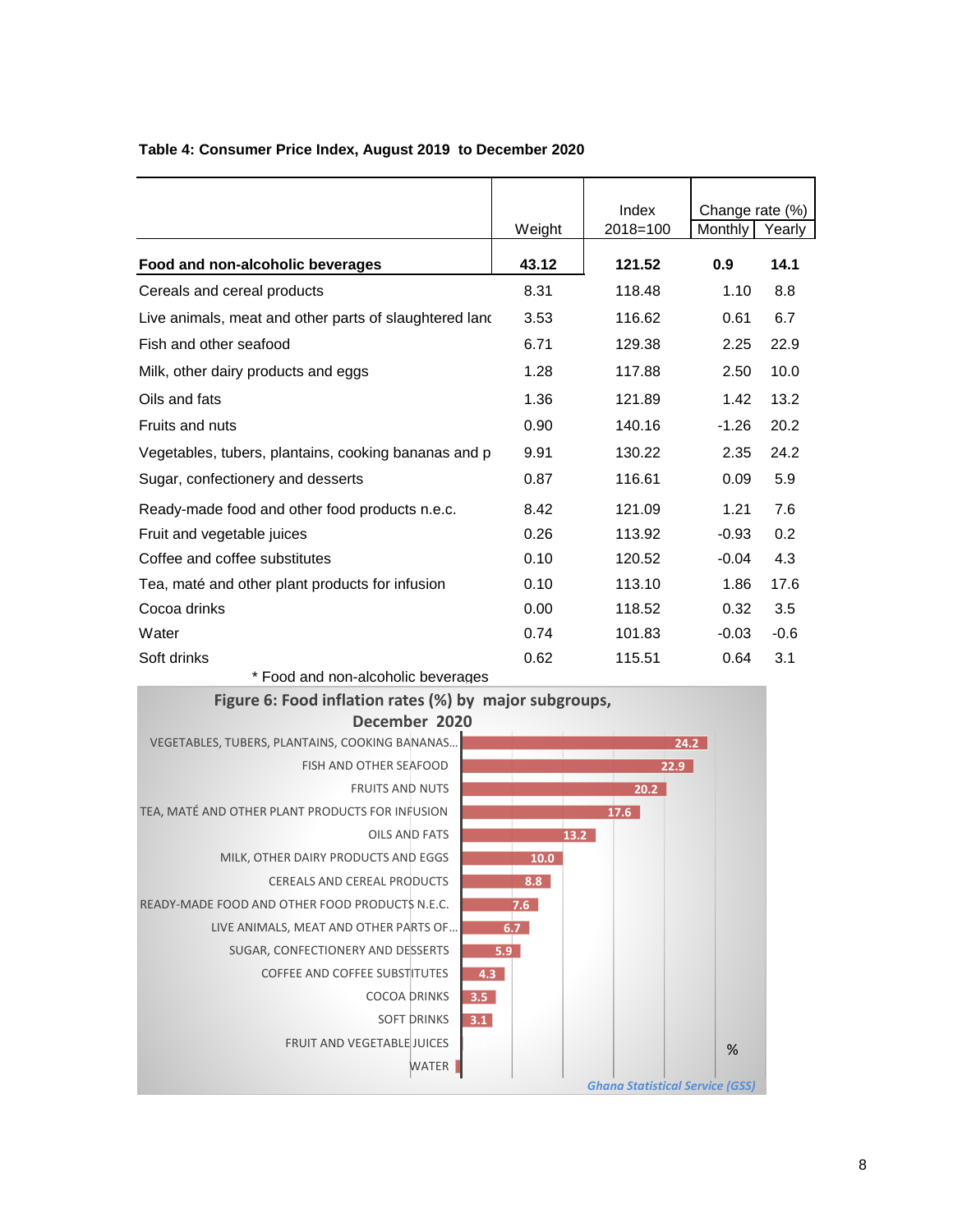| Table 3: Consumer Price Index, August 2019 to December 2020 |  |
|-------------------------------------------------------------|--|
|-------------------------------------------------------------|--|

|                                                                                                                                       |                                |                            | Change rate (%)      |                   |
|---------------------------------------------------------------------------------------------------------------------------------------|--------------------------------|----------------------------|----------------------|-------------------|
| item (COICOP classification)                                                                                                          | Weight                         | Index 2018=100             | Monthly              | Yearly            |
| Non-food Inflation rate                                                                                                               | 56.9                           | 120.09                     | 0.42                 | 7.7               |
| Alcoholic Beverages, Tobacco & Narcotics                                                                                              | 3.7                            | 125.40                     | 0.95                 | 6.0               |
| Clothing and footwear                                                                                                                 | 8.1                            | 117.51                     | 0.60                 | 7.9               |
| Housing, water, electricity, gas and other fuels                                                                                      | 10.2                           | 137.43                     | 0.84                 | 20.1              |
| Furnishings, household equipment and routine househ                                                                                   | 3.2                            | 112.42                     | 0.40                 | 4.7               |
| Health                                                                                                                                | 0.7                            | 116.08                     | 1.93                 | 6.0               |
| Transport                                                                                                                             | 10.1                           | 123.28                     | 0.07                 | 4.8               |
| Information and communication                                                                                                         | 3.6                            | 110.01                     | 0.15                 | 7.0               |
| Recreation, sport and culture                                                                                                         | 3.5                            | 111.33                     | $-0.03$              | 1.8               |
| <b>Education services</b>                                                                                                             | 6.5                            | 107.73                     | 0.02                 | 0.2               |
| Restaurants and accommodation services<br>Insurance and financial services<br>Personal care, social protection and miscellaneous good | 4.6<br>0.2 <sub>0</sub><br>2.4 | 113.11<br>104.09<br>114.02 | 0.09<br>0.79<br>0.38 | 5.4<br>3.3<br>3.8 |

Classification of Individual Consumption by Purpose

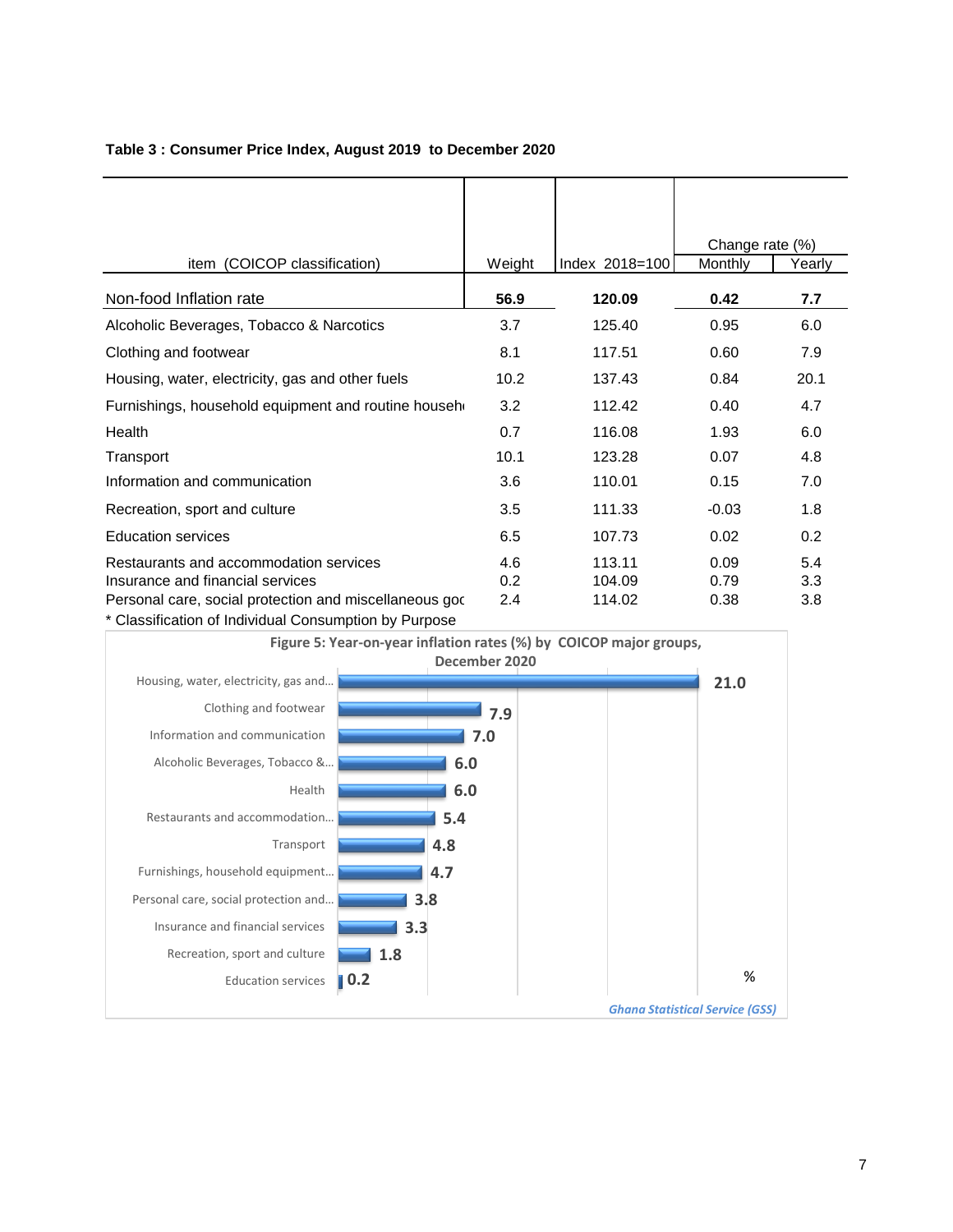| Region             | Index<br>$(2018=100)$ | Month-on-month<br>inflation rate (%) | Year-on-year<br>inflation rate (%) |
|--------------------|-----------------------|--------------------------------------|------------------------------------|
| Western            | 119.22                | 1.25                                 | 8.9                                |
| Central            | 118.13                | 1.62                                 | 7.8                                |
| Greater Accra      | 132.75                | 1.38                                 | 16.3                               |
| Volta              | 114.75                | 0.21                                 | 3.8                                |
| Eastern            | 116.69                | 0.17                                 | 8.9                                |
| Ashanti            | 117.81                | 0.21                                 | 9.4                                |
| <b>Brong Ahafo</b> | 115.06                | 0.41                                 | 7.4                                |
| Northern           | 115.96                | 1.68                                 | 6.3                                |
| <b>Upper East</b>  | 115.02                | 1.18                                 | 7.2                                |
| Upper West         | 112.62                | 0.79                                 | 2.1                                |
| <b>NATIONAL</b>    | 121.52                | 0.90                                 | 10.4                               |

#### **Table 5 : Consumer Price Index, August 2019 to December 2020**

Figure 7: Regional inflation rates (Year-on-year) - December 2020